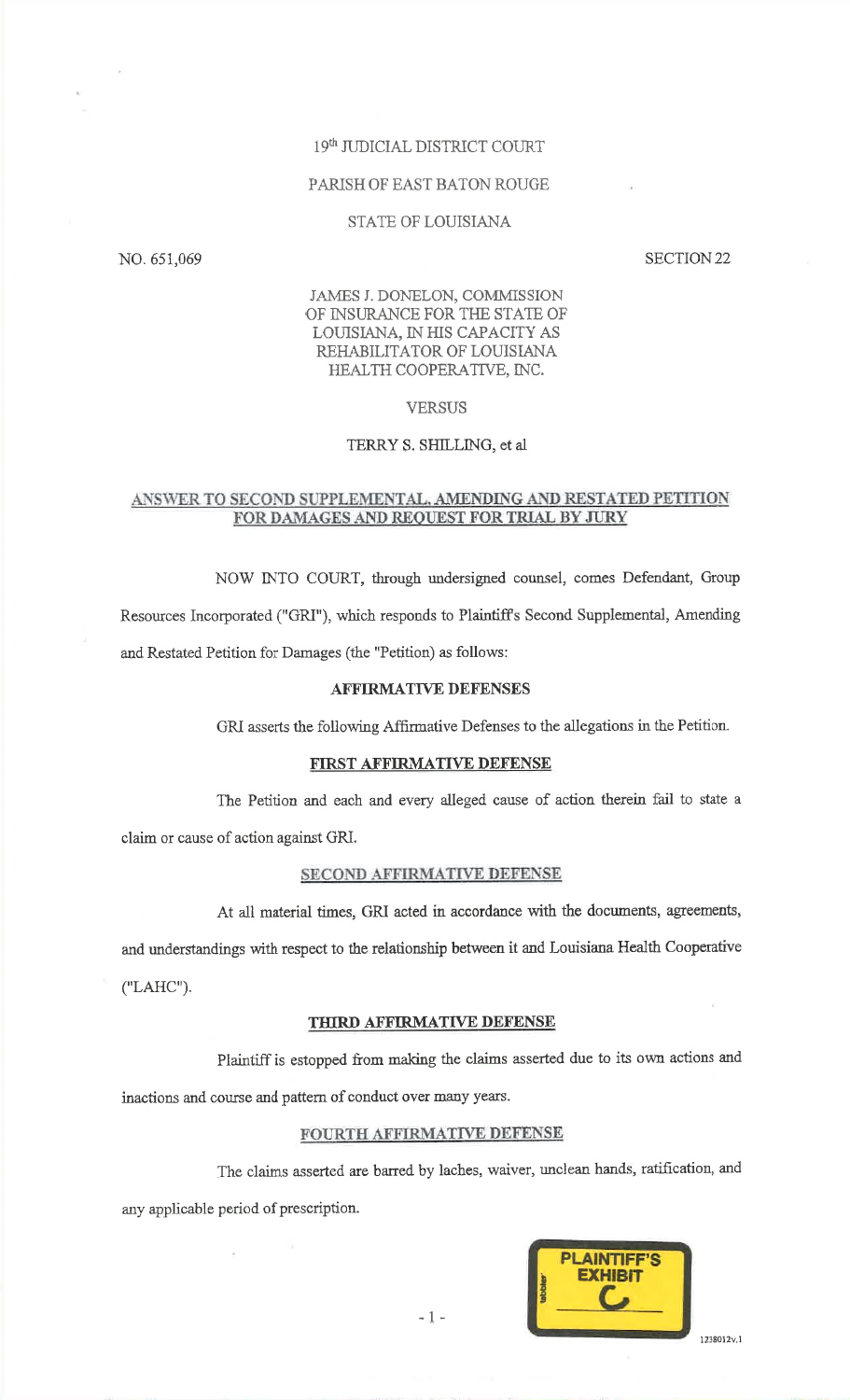## FIFTH AFFIRMATIVE DEFENSE

The company documents of each of the referenced companies and the contracts agreements, and understandings of the parties are the best evidence thereof.

# SIXTH AFFIRMATIVE DEFENSE

GRI affirmatively pleads all conditions precedent, conditions subsequent indemnities, and limitations set forth in its contacts and/or subcontracts relevant to theseproceedings as a defense to Plaintiffs claims.

#### SEVENTH AFFIRMATIVE DEFENSE

Granting the relief sought herein would result in unjust enrichment.

## EIGHTH AFFIRMATWE DEFENSE

GRI affirmatively alleges that to the extent Plaintiff has settled or should settlehereafter for any of the alleged injuries and damages with any persons, whether parties or nonparties, GRI is entitled to a credit and/or offset in the amount of the settlement(s) and/orpayment(s), which are not subject to the collateral source doctrine, and/or for the amount of the settling and/or paying parties' allocated percentage of fault.

#### NINTH AFFIRMATIVE DEFENSE

GRI avers that the Plaintiff has not suffered compensable damage as a result ofany aileged wrongdoing on the part of GRI or any of their agents or representatives. If Plaintiffsuffered any damage, as alleged, such damage was caused in whole or in part by the action or inaction of persons or entities (whether parties or non-parties) for whom GRI is not responsibie.

### TENTH AFFIRMATIVE DEFENSE

Plaintiff lacks standing

### ELEVENTH AFFIRMATIVE DEFENSE

LAHC fraudulently induced GRI to enter into an Administrative ServicesAgreement with LAHC.

#### TWELFTH AFFIRMATIVE DEFENSE

LAHC failed to pay GRI \$56,832.74 for services performed from July 1, 2014 to December 31,2015 and \$115,000 for the remainder of the last month GRI performed under theAdministrative Services Agreement. GRI is entitled to a set-off as outlined herein against theamount owed to Plaintiff, if any.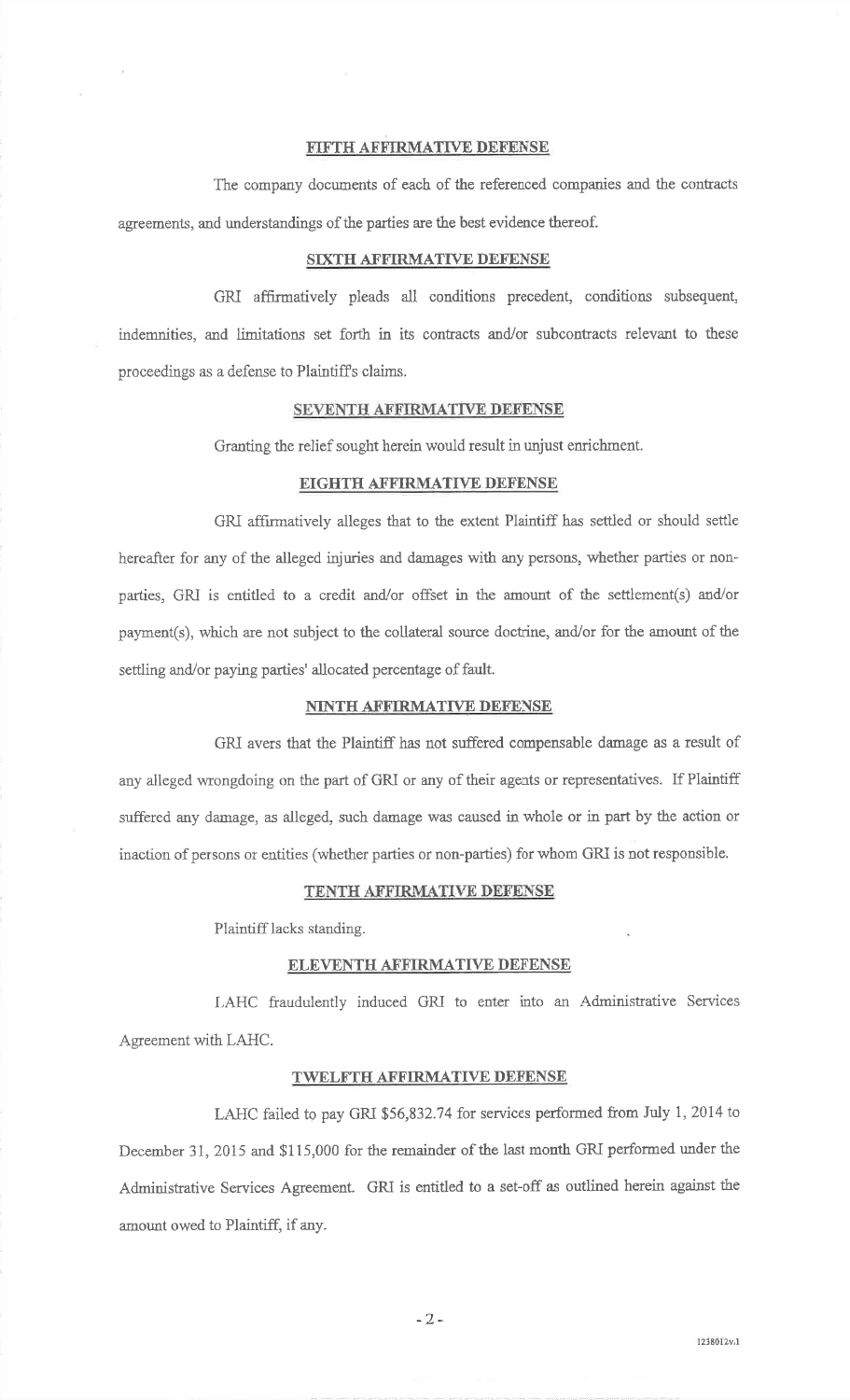## THIRTEENTH AFFIRMATIVE DEFENSE

GRI reserves the right to amend and/or supplement the foregoing affirmative defenses to assert such other affirrnative defenses as may become known to it during the courseof this litigation.

# ANSWER

1.

The allegations contained in Paragraph 1 of the Petition do not require a response.

2.

The jurisdictional allegations contained in Paragraph 2 of the Petition areadmitted. All other allegations contained therein are denied for lack of sufficient information tojustify a belief therein.

3.

The jurisdictional allegations contained in Paragraph 3 of the Petition are denied, except to admit that GRI has transacted business and/or provided services in Louisiana.

4.

GRI admits that venue is proper in the 19<sup>th</sup> Judicial District Court for the Parish of East Baton Rouge, State of Louisiana.

5.

The allegations contained in Paragraph 5 of the Fetition are denied for lack ofsufficient inforrnation to justify a belief therein.

6.

The allegations contained in Paragraph 6 of the Petition are denied for lack of sufficient information to justify a belief therein.

7.

The allegations contained in Paragraph 7 of the Petition are denied for lack of sufficient information to justify a belief therein.

8.

The allegations contained in Paragraph 8 of the Petition are denied for lack of sufficient information to justify a belief therein.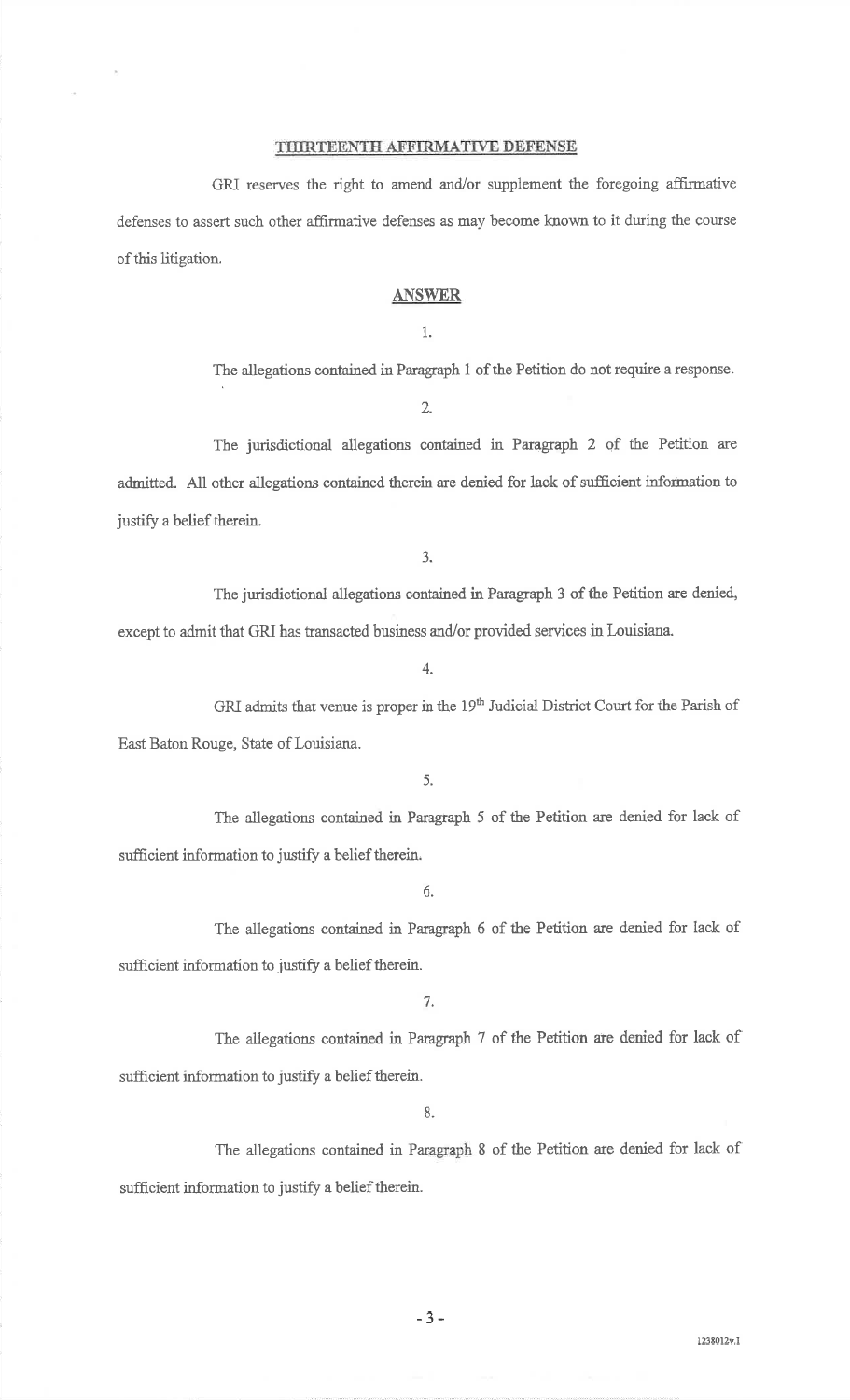Paragraph 9 of the Petition does not require a response from GRI. To the extent aresponse may be required, the allegations contained in Paragraph 9 of the Petition are denied.

10.

The allegations contaiaed in Paragraph 10a-f of the Petition are denied for lack ofsufficient information to justify a belief therein.

11.

The allegations contained in Paragraph 11a of the Petition are denied for lack of sufficient information to justify a belief therein. The allegations contained in Paragraph 11b are denied, except to admit that GRI is a foreign corporation domiciled in the State of Georgia, with its principal place of business in the State of Georgia. GRI admits that it contracted with and didwork for Louisiana Health Cooperative, Inc. ("LAHC").

12.

The allegations contained in Paragraph 12a of the Petition are denied for lack ofsufficient information to justify a belief therein.

13,

The allegations contained in Paragraph 13a and b of the Petition are denied forlack of sufficient information to justify a belief therein.

t4.

The allegations contained in Paragraph 13b of the Petition are denied for lack ofsufficient information to justify a belief therein.

15.

The allegations contained in Paragraph  $14(a)$  through (e) of the Petition are denied for lack of sufficient information to justify a belief therein.

16.

The allegations contained in Paragraph 15(2) are denied. The allegationscontained in Paragraphs 15(1), 15(3), 15(4), 15(5), 15(6) and 15(7) of the Petition are denied for lack of sufficient information to justify a belief therein.

t7.

The allegations contained in Paragraph 16 of the Petition are denied for lack ofsufficient information to justify a belief therein.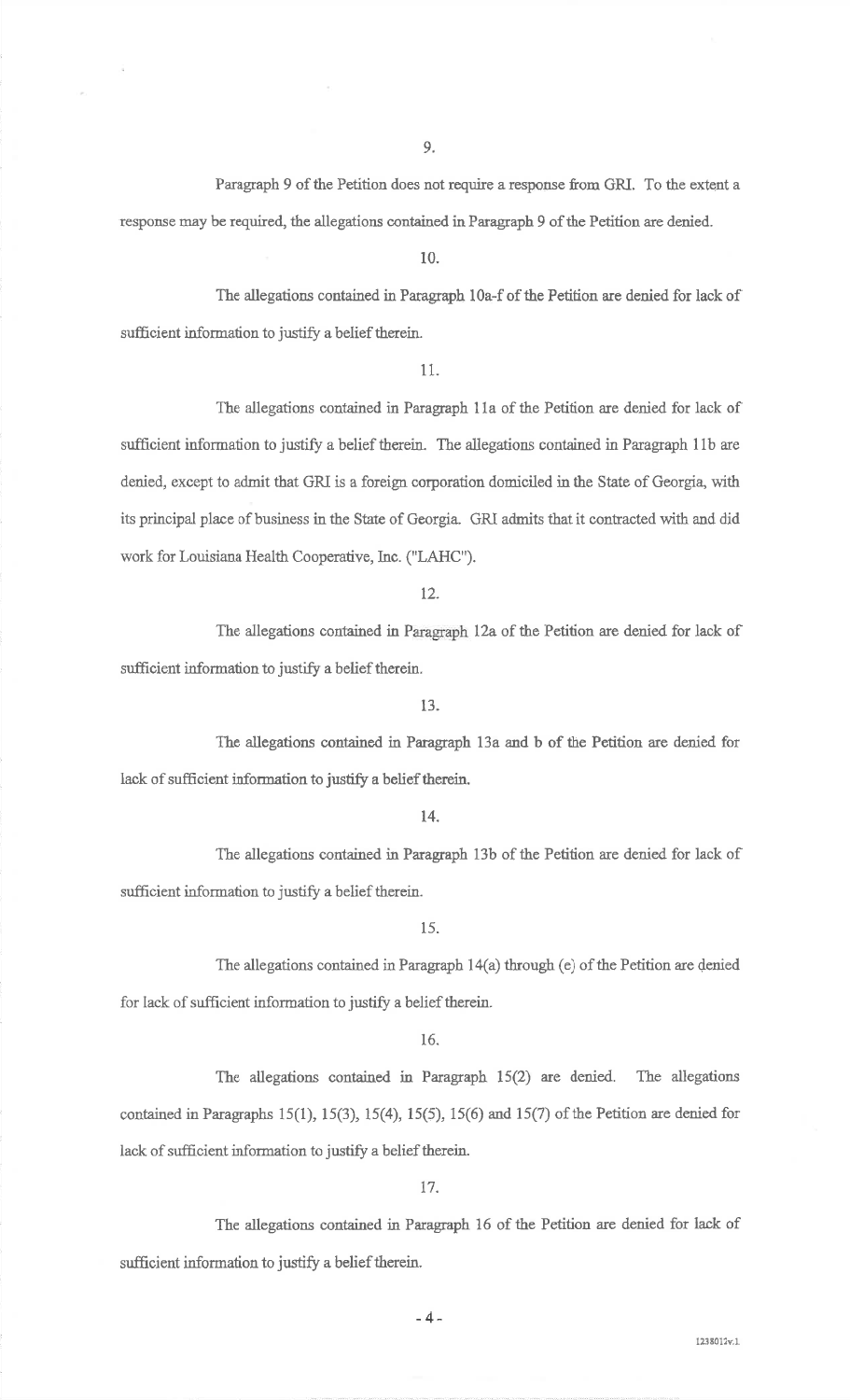The allegations contained in Paragraph 17 of the Petition are denied for lack of sufficient information to justify a belief therein.

19.

The allegations contained in Paragraph 18 of the Petition are denied for lack ofsufficient information to justify a belief therein.

20.

The allegations contained in Paragraph 19 of the Petition are admitted.

21.

The allegations contained in Paragraph 20 of the Petition are denied for lack of sufficient information to justify a belief therein.

22.

The allegations contained in Paragraph 2l af the Petition are denied for lack ofsufficient infomration to justify a belief therein.

23.

The allegations contained in Paragraph 22 of the Petition are denied for lack of sufficient information to justify a belief therein.

24.

The allegations contained in Paragraph 23 of fhe Petition are denied.

25.

The allegations contained in Paragraph 24 of the Petition are denied for lack of sufficient information to justify a belief therein.

26.

The allegations contained in Paragraph 25 of the Petition are admitted.

27.

The allegations contained in Paragraph 26 of the Petition call for a legal conclusion and are denied for lack of sufficient information to justify a belief therein.

28.

The allegations contained in Paragraph 27 of the Petition are admitted.

29.

The allegations contained in Paragraph 28 of the Petition are admitted.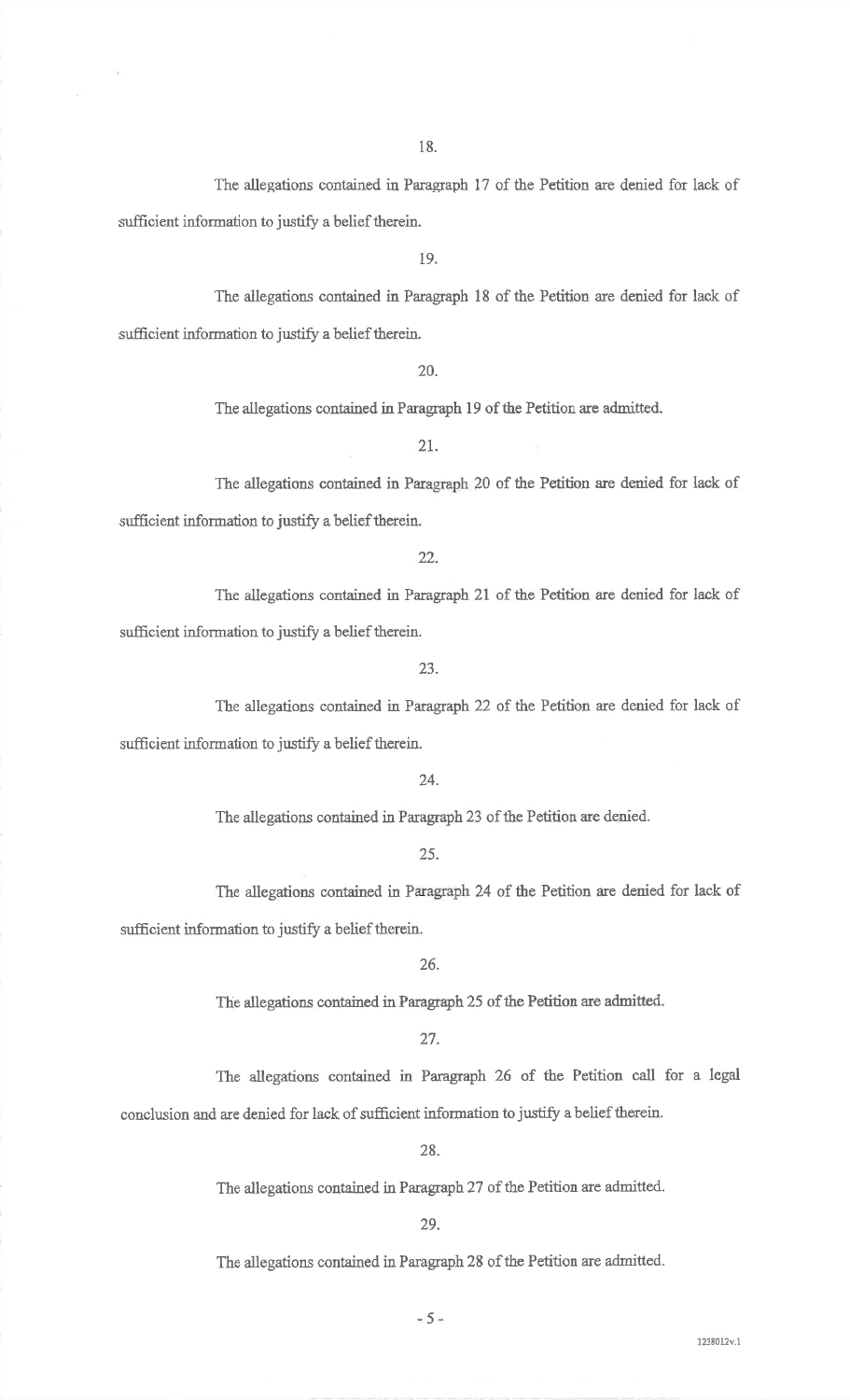The allegations contained in Paragraph 29 of the Petition are denied.

31.

The allegations contained in Paragraph 30 of the Second Supplemental and Amending Petition are denied for lack of sufficient information to justify a belief therein.

32.

The aliegations contained in Paragraph 31 of the Petition are denied for laek ofsufficient information to justify a belief therein.

33.

The allegations contained in Paragraph 32 of the Petition are admitted.

34.

The allegations contained in Paragraph 33 of the Petition are admitted.

35.

The ailegations contained in Paragraph 34 of the Petition are denied for iack ofsufficient information to justify a belief therein.

' 36.

The allegations contained in Paragraph 35 of the Petition are admitted.

37.

The allegations contained in Paragraph 36 of the Petition are admitted.

38.

The allegations contained in Paragraph 37 of the Petition are denied for lack ofsufficient information to justify a belief therein.

39.

The allegations contained in Paragraph 38 of the Petition are denied for lack of sufficient information to justify a belief therein.

40.

The allegations contained in Paragraph 39 of the Petition are denied for lack ofsufficient information to justify a belief therein.

 $\tilde{\alpha}$ 

4t.

The allegations contained in Paragraph 40 of the Petition are denied for lack of sufficient information to justify a belief therein.

-6-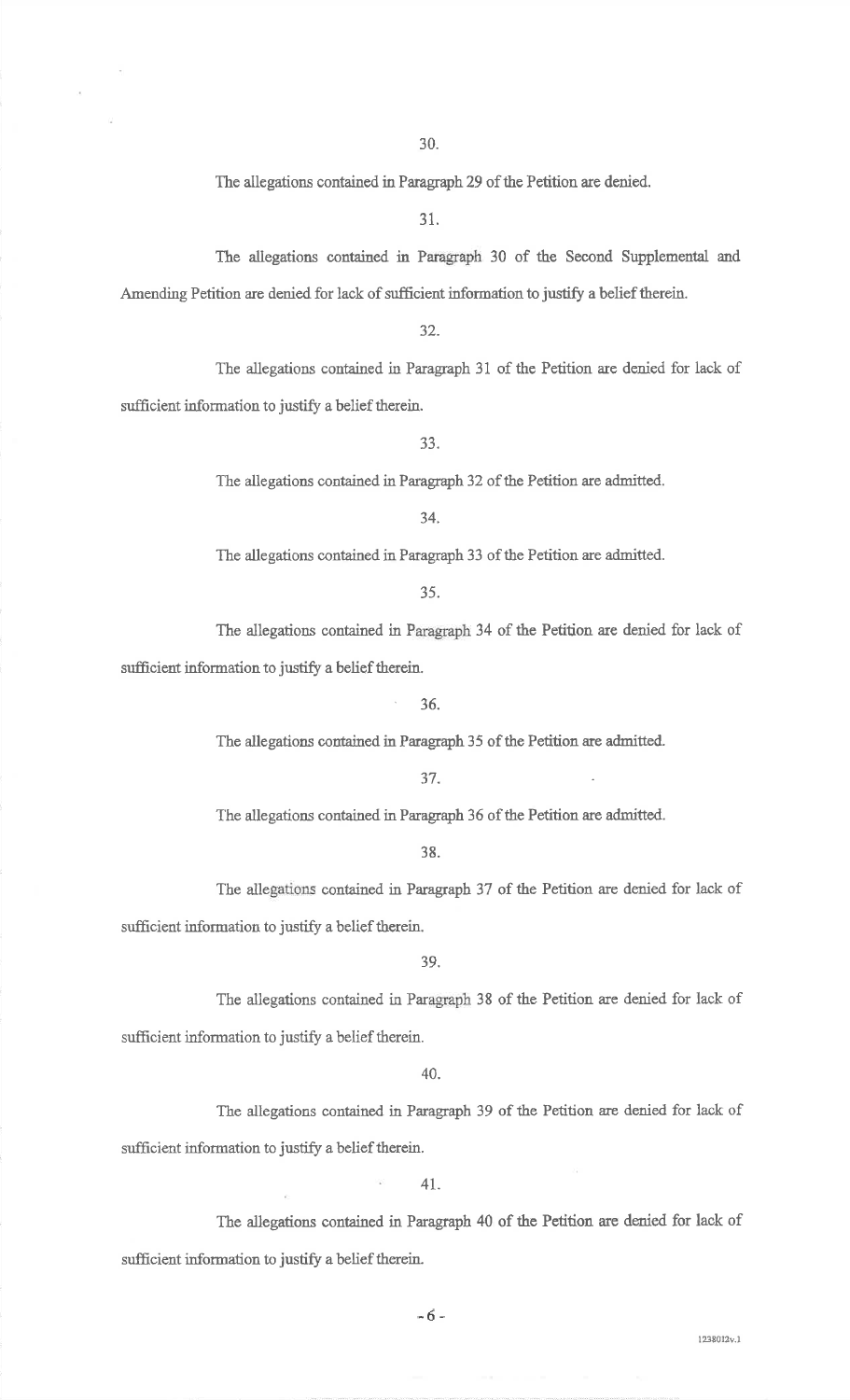The allegations contained in Paragraph 41 of the Petition are denied for lack ofsufficient information to justify a belief therein.

43.

The allegations contained in Paragraph 42 of the Petition are denied for lack ofsufficient inforrnation to justify a belief therein.

44.

The allegations contained in Paragraph 43 of the Petition are denied for lack ofsufficient information to justify a belief therein.

45.

The allegations contained in Faragraph 44 of the Petition are denied for lack ofsufficient information to justify a belief therein.

46.

The allegations contained in Paragraph 45 of the Petition are denied for lack ofsufficient information to justify a belief therein.

47.

The allegations contained in Paragraph 46 of the Petition are denied for lack ofsufficient information to justify a belief therein.

48.

The allegations contained in Paragraph 47 of the Petition are denied for lack of sufficient information to justify a belief therein.

49.

The allegations contained in Paragraph 48 of the Petition are denied for lack of sufficient information to justify a belief therein.

50.

The allegations contained in Paragraph 49 of the Petition are denied for lack of sufficient information to justify a belief therein

51.

The allegations contained in Paragraph 50 of the Petition are denied for lack of sufficient information to justify a belief therein.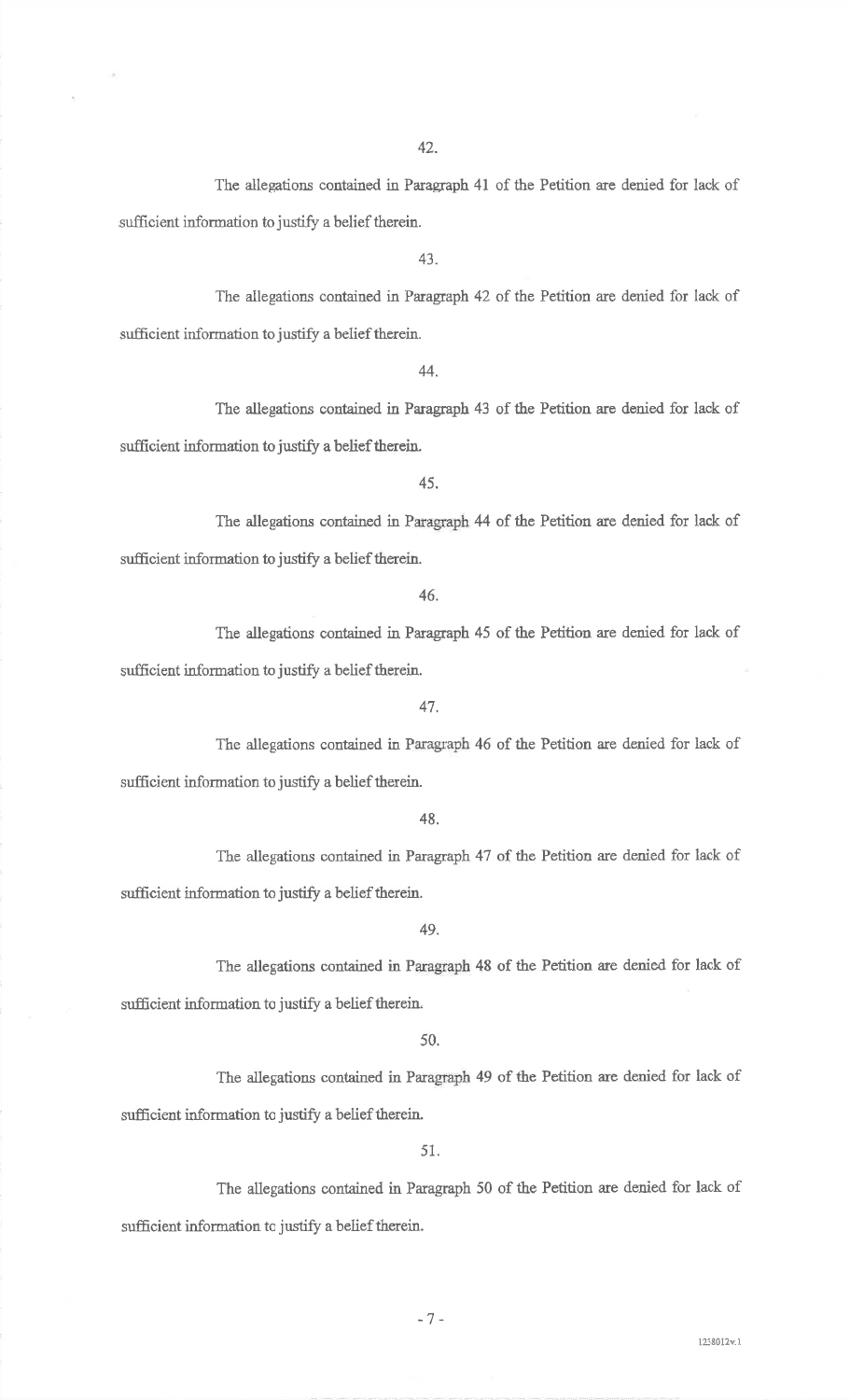The allegations contained in Paragraph 51 of the Petition are denied for lack ofsufficient information to justify a belief therein.

53.

The allegations contained in Paragraph 52 of the Petition are denied for lack of sufficient information to justify a belief therein.

54.

The ailegations contained in Paragraph 53 of the Petition are denied for lack ofsufficient information to justify a belief therein.

55.

The allegations contained in Paragraph 54 of the Petition are denied.

56.

The allegations contained in Paragraph 55 of the Petition are denied for lack ofsufficient information to justify a belief therein.

57.

The allegations contained in Paragraph 56 of the Petition are denied for lack of sufficient information to justify a belief therein.

58.

The allegations contained in Paragraph 57 of the Petition are denied for lack of sufficient information to justify a belief therein.

59.

The allegations contained in Paragraph 58 of the Petition are denied for lack of sufficient information to justify a belief therein.

60.

The allegations contained in Paragraph 59 of the Petition are denied.

61.

The allegations contained in Paragraph 60 of the Petition are denied.

62.

The allegations contained in Paragraph 61 of the Petition are denied for lack of sufficient information to justify a belief therein.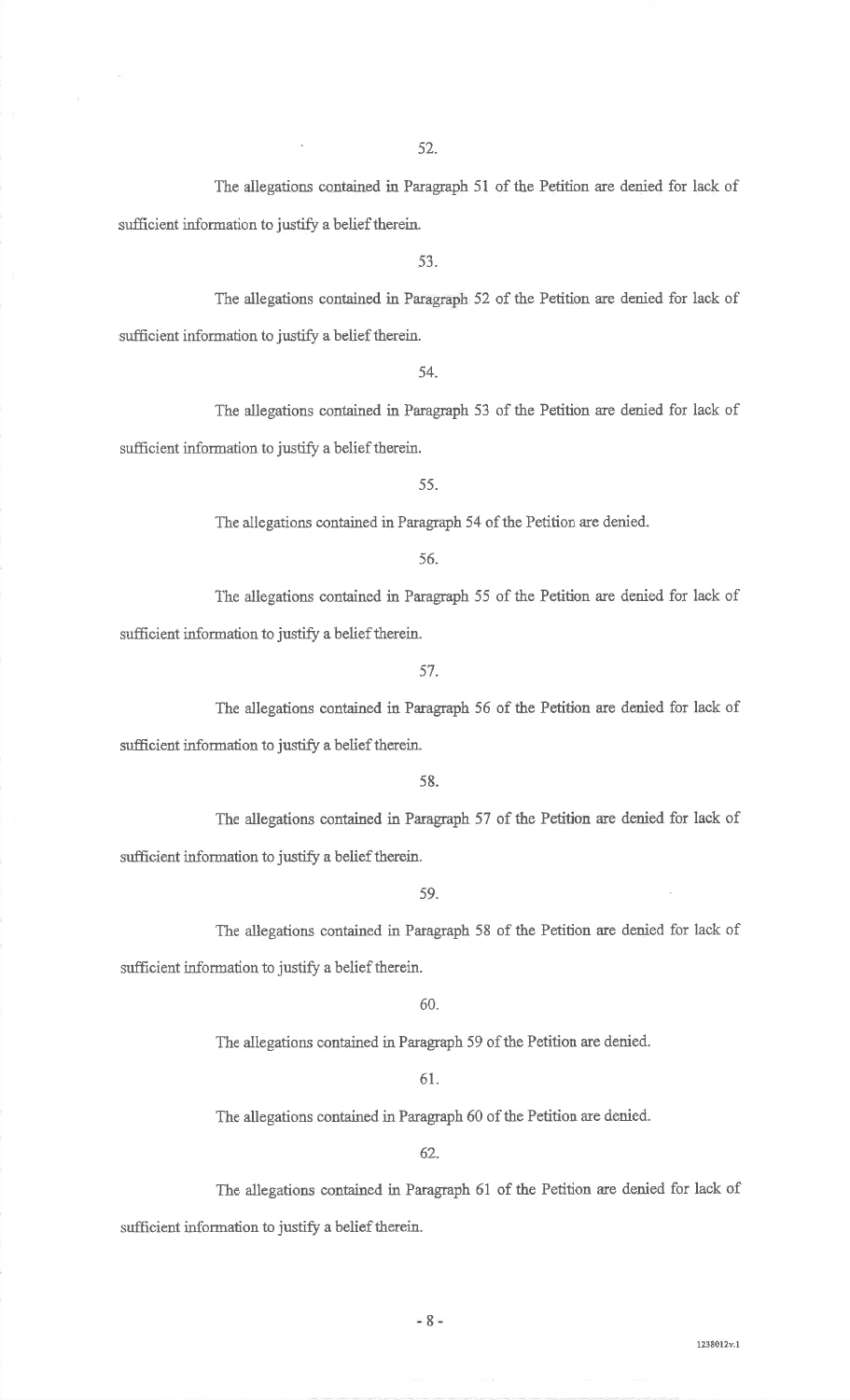The allegations contained in Paragraph 62 of the Petition are denied for lack of sufficient information to justify a belief therein.

64.

The allegations contained in Paragraph 63 of the Petition are denied for lack of sufficient information to justify a belief therein.

65.

The allegations contained in Paragraph 64 of the Petition are denied for lack ofsufficient information to justify a belief therein.

66.

The allegations contained in Paragraph 65 of the Petition are denied for lack ofsufficient information to justify a belief therein.

67-

The allegations contained in Paragraph 66 of the Petition are denied for lack ofsufficient information to justify a belief therein.

68..

The allegations contained in Paragraph 67 of the Petition are denied for lack of sufficient information to justify a belief therein.

69.

The allegations contained in Paragraph 68 of the Petition are denied for lack ofsufficient information to justify a belief therein.

70\_

The allegations contained in Paragraph 69 of the Petition are denied for lack ofsufficient information to justify a belief therein.

71,.

The allegations eontained in Paragraph 70 of the Petition are denied for lack ofsufficient information to justify a belief therein.

72.

The allegations contained in Paragraph 71 of the Petition are denied for lack ofsufficient information to justify a belief therein.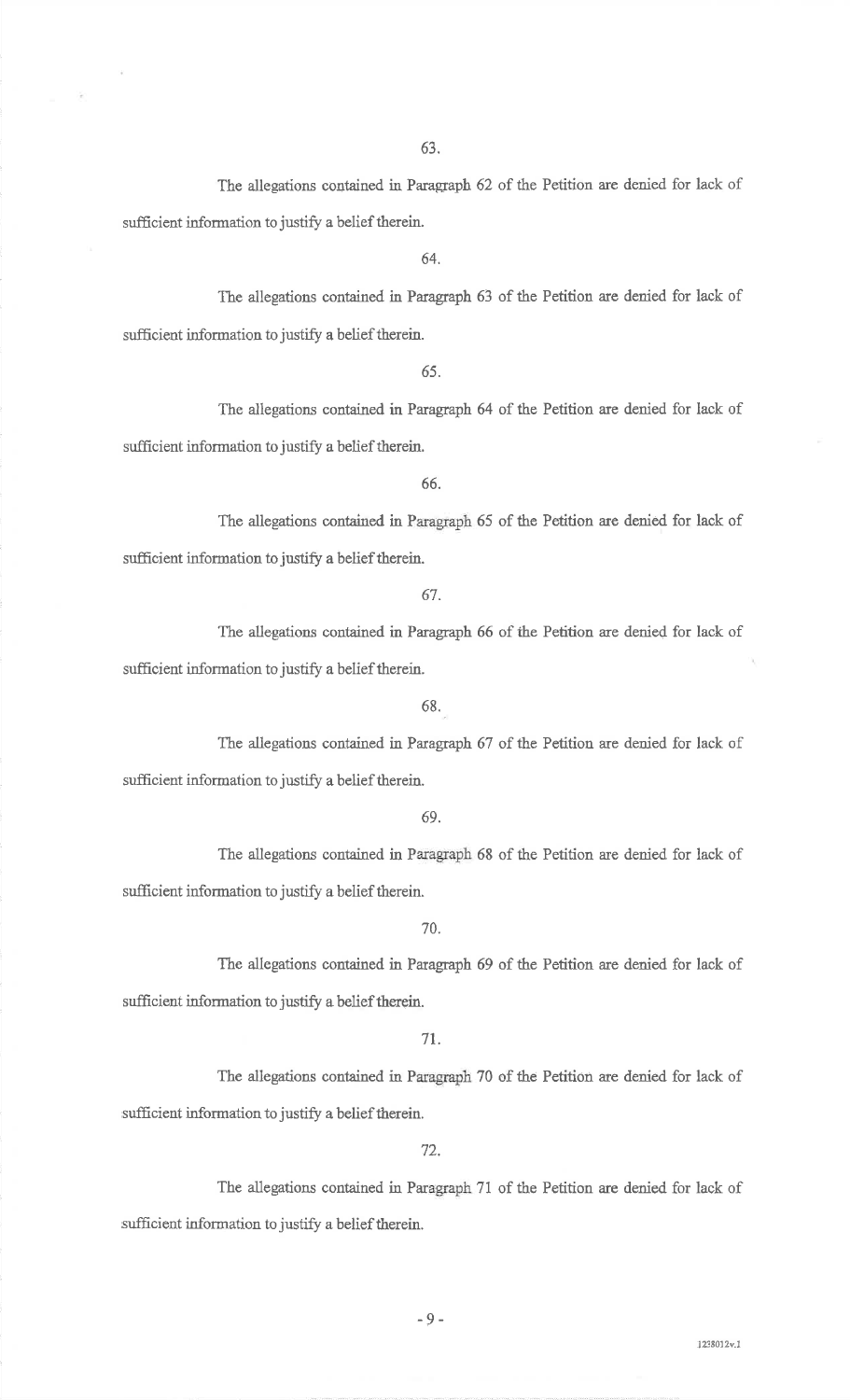The allegations contained in Paragraph 72 of the Petition are denied for lack ofsufficient information to justify a belief therein.

74.

The allegations contained in Paragraph 73 of the First Supplemental and Amending Petition are denied for lack of sufficient information to justify a belief therein.

75.

The allegations contained in Paragraph 74 of the Petition are denied for lack ofsufficient information to justify a belief therein.

76.

The allegations contained in Paragraph 75 of the Petition are denied for lack ofsufficient information to justify a belief therein.

77.

The allegations contained in Paragraph 76 of the Petition are denied for lack of sufficient information to justify a belief therein.

78.

The allegations contained in Paragraph 77 of the Petition are denied for lack of sufficient information to justify a belief therein.

79.

The allegations contained in Paragraph 78 of the Petition are denied for lack ofsufficient information to justify a belief therein.

80.

The allegations contained in Paragraph 79 of the Petition are denied for lack of sufficient information to justify a belief therein.

81.

The allegations contained in Paragraph 80 of the Petition are denied for lack ofsufficient information to justify a belief therein.

82.

The allegations contained in Paragraph 8l of the Petition are denied for lack ofsufficient information to justify a belief therein,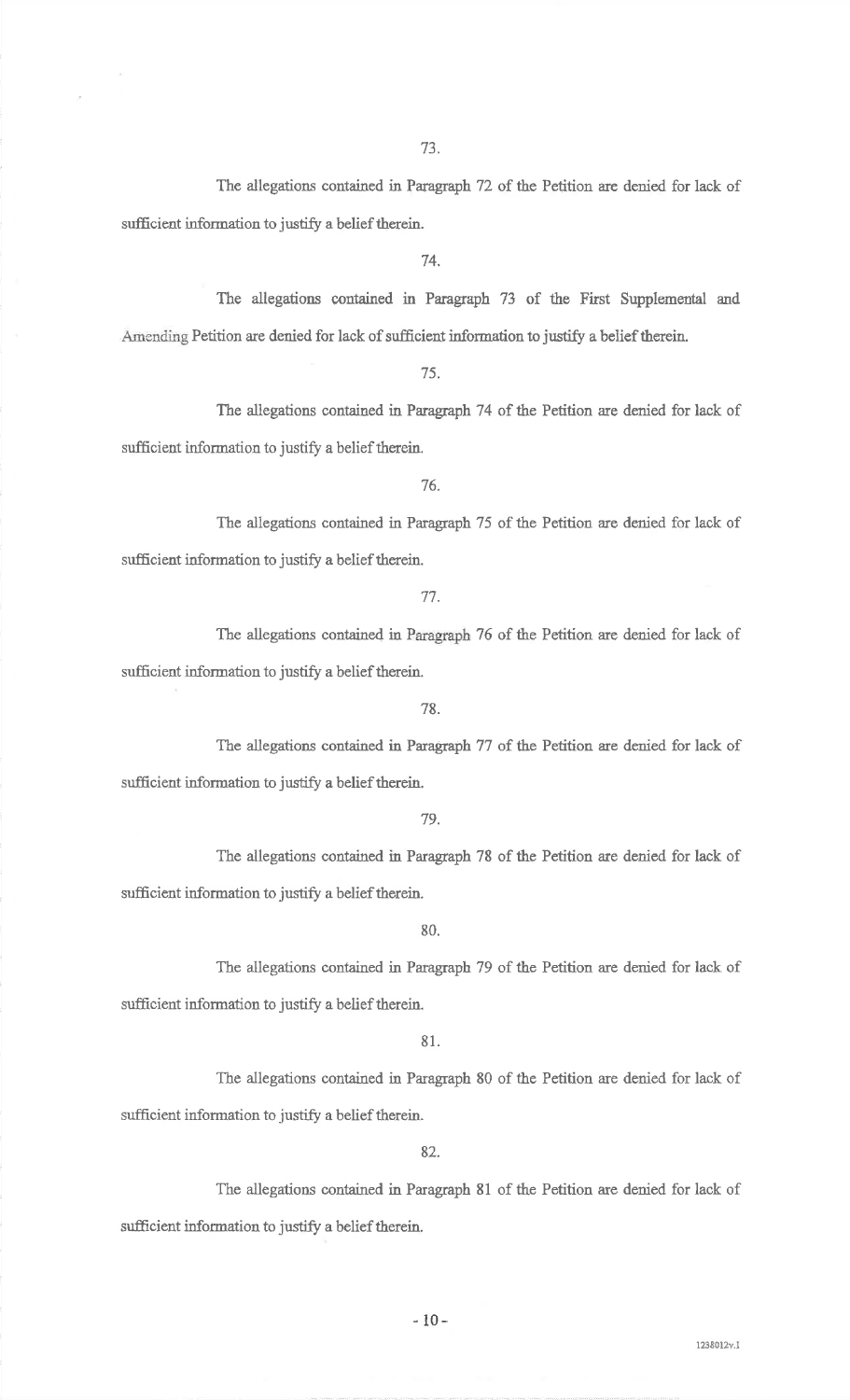The allegations contained in Paragraph 82 of the Petition are denied for lack ofsufficient information to justify a belief therein.

84.

The allegations contained in Paragraph 83 of the Petition are denied for lack ofsufficient information to justify a belief therein.

85.

The allegations contained in Paragraph 84 of the Petition are denied for lack of sufficient information to justify a belief therein.

86,

The allegations contained in Paragraph 85 of the Petition are denied for lack ofsufficient information to justify a belief therein.

87.

The allegations contained in Paragraph 86 of the Petition are denied for lack of sufficient information to justify a belief therein.

88.

The allegations contained in Paragraph 87 of the Petition are denied for lack of sufficient information to justify a belief therein.

89.

The allegations contained in Paragraph 88 of the Petition are denied for lack of sufficient information to justify a belief therein.

 $90.$ 

The allegations contained in Paragraph 89 of the Petition are denied for lack of sufficient information to justify a belief therein.

91.

The allegations contained in Paragraph 90 of the Petition are denied for lack of sufficient information to justify a belief therein.

92.

The allegations contained in Paragraph 91 of the Petition are denied for lack of sufficient information to justify a belief therein.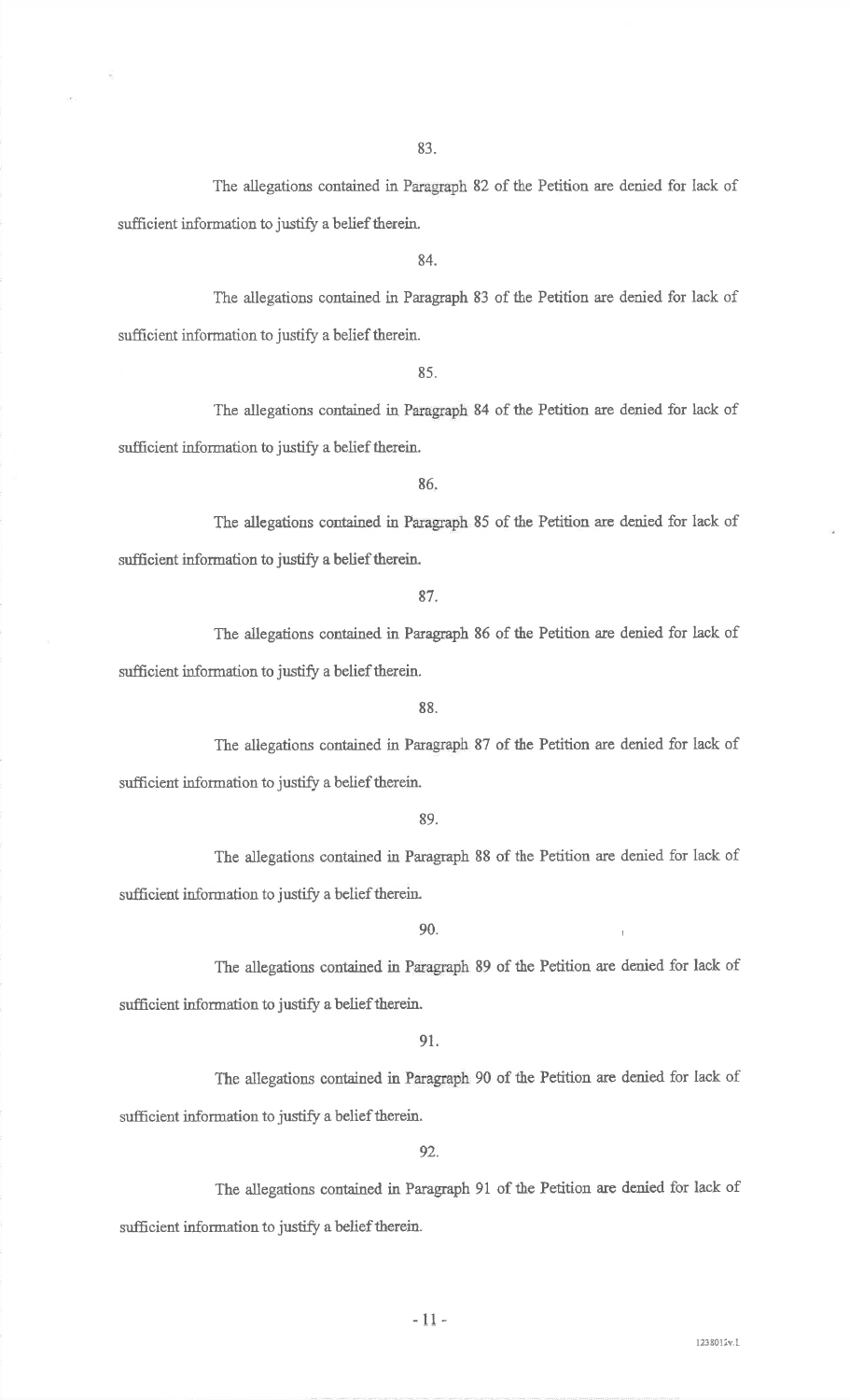The allegations contained in Faragraph 92 of the Petition are denied for lack ofsufficient information to justify a belief therein.

94.

The allegations contained in Paragraph 93 of the Petition are denied for lack ofsufficient information to justify a belief therein.

95.

The allegations contained in Paragraph 94 of the Petition are denied for lack ofsufficient information to justify a belief therein.

96.

The allegations contained in Paragraph 95 of the Petition are denied for lack ofsufficient information to justify a belief therein.

97.

The allegations contained in Paragraph 96 of the Petition are denied for lack ofsufficient information to justify a belief therein.

98.

The allegations contained in Paragraph 97 of the Petition are denied for lack ofsufficient information to justify a belief therein,

99.

The allegations contained in Paragraph 98 of the Petition are denied for lack ofsufficient information to justify a belief therein.

100.

The allegations containcd in.Paragraph 99 of the Petition are denied for lack ofsufficient information to justify a belief therein.

101.

The allegations contained in Paragraph 100 of the Petition are denied for lack ofsufficient information to justify a belief therein.

102.

The allegations contained in Paragraph 101 of the Petition are admitted.

103.

The allegations contained in Paragraph 102 of the Petition are admitted.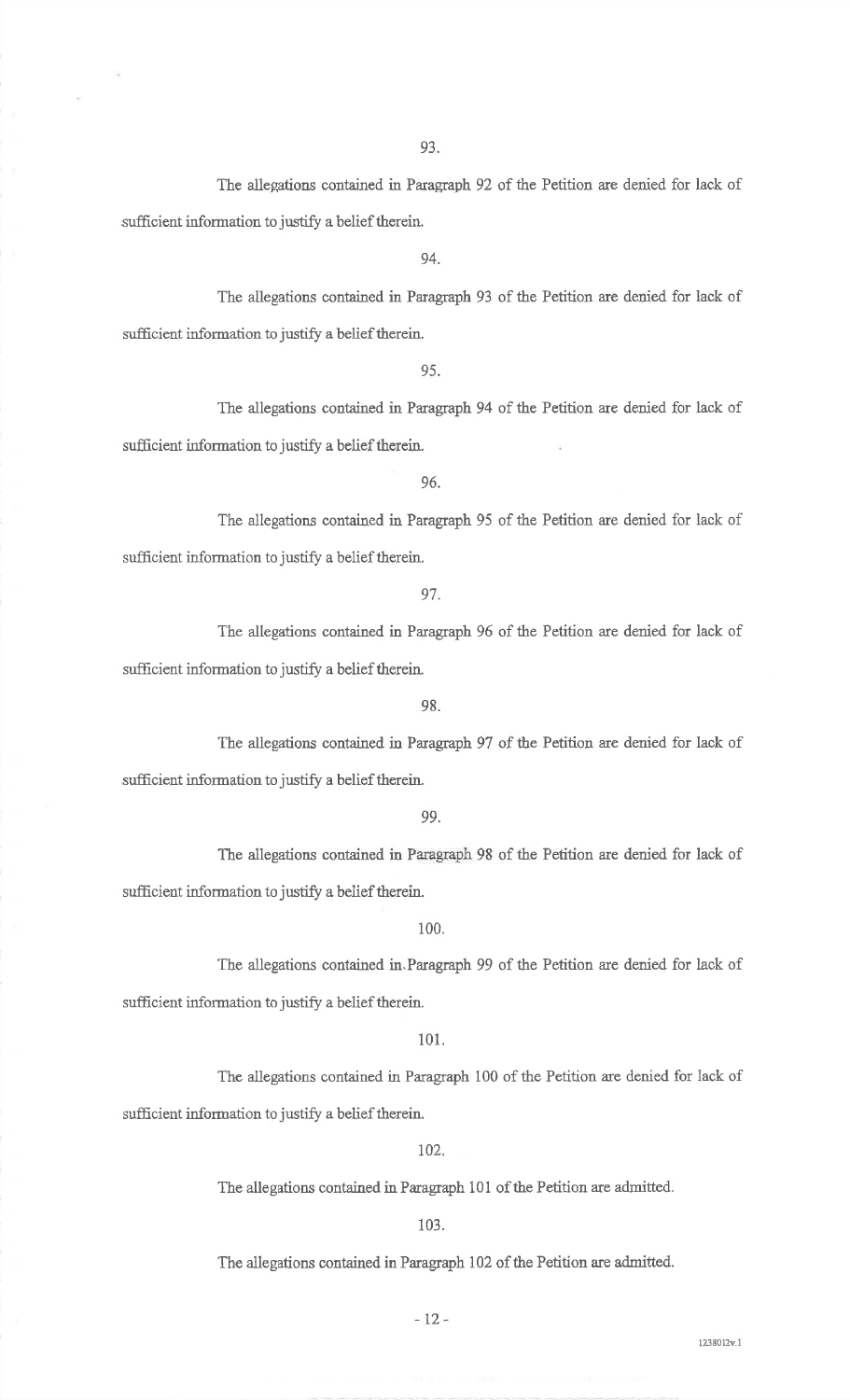The allegations contained in Paragraph 103 of the Petition are denied for lack ofsufficient information to justify a belief therein.

105.

The allegations contained in Paragraph 104 of the Petition are denied for lack ofsufficient information to justify a belief therein.

106,

The allegations contained in Paragraph 105 of the Petition are denied for lack ofsufficient information to justify a belief therein.

107.

Tbe allegations contained in Paragraph 106 of the Petition are denied for lack ofsufficient information to justify a belief therein.

108.

The allegations contained in Paragraph 107 of the Petition are denied.for lack ofsufficient information to justify a belief therein.

109.

The allegations contained in Paragraph i08 of the Petition are denied for lack ofsufficient information to justify a belief therein.

1 10.

The allegations contained in Paragraph 109 of the Petition are denied for lack ofsufficient information to justify a belief therein.

111.

The allegations contained in Paragraph 110 of the Petition are denied for lack ofsufficient information to justify a belief therein.

112.

The allegations contained in Paragraph 111 of the Petition are denied for lack ofsufficient information to justify a belief therein.

I 13.

The allegations contained in Paragraph 112 of the Petition are denied for lack of sufficient information to justify a belief therein.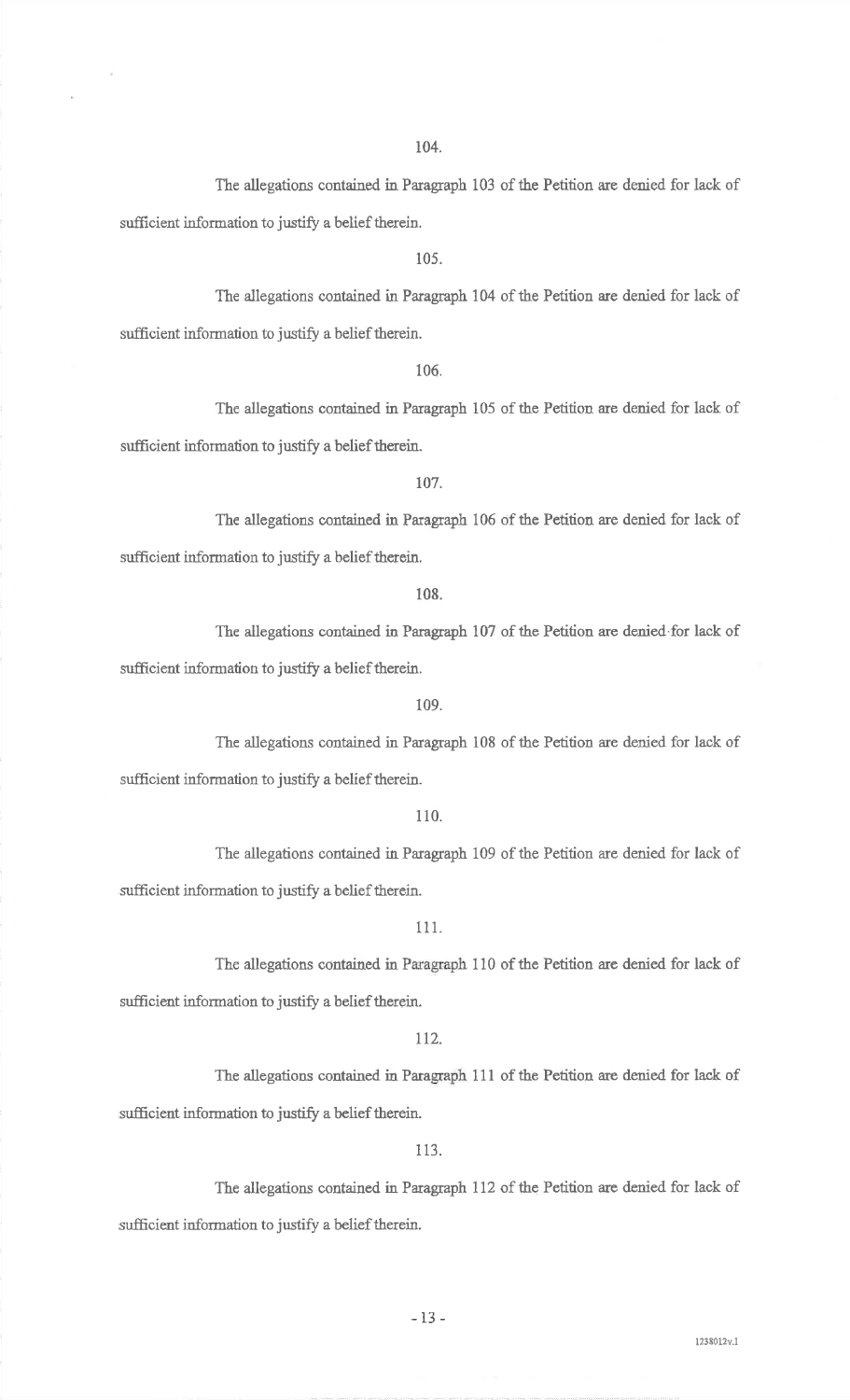The allegations contained in Paragraph 113 of the Petition are denied for lack of sufficient information to justify a belief therein.

1 15,

The allegations contained in Paragraph 114 of the Petition are denied for lack of sufficient information to justify a belief therein.

1 16.

The allegations contained in Paragraph 115 of the Petition are denied for lack ofsufficient information to justify a belief therein.

117.

The allegations contained in Paragraph 116 of the Petition are denied for lack ofsufficient information to justify a belief therein.

118.

The allegatiors contained in Paragraph 117 of the Petition are denied for lack ofsufficient information to justify a belief therein.

1 19.

The allegations contained in Paragraph 118 of the Petition are denied for lack ofsufficient information to justify a belief therein

120.

The allegations contained in Paragraph 119 of the Petition are denied for lack ofsufficient information to justify a belief therein.

121.

The allegations contained in Paragraph 120 of the Petition are denied for lack ofsufficient information to justify a belief therein.

122.

The allegations contained in Paragraph 121 of the Petition are denied for lack ofsufficient information to justify a belief therein.

123,

The allegations contained in Paragraph 122 of the Petition are denied for lack of sufficient information to justify a belief therein.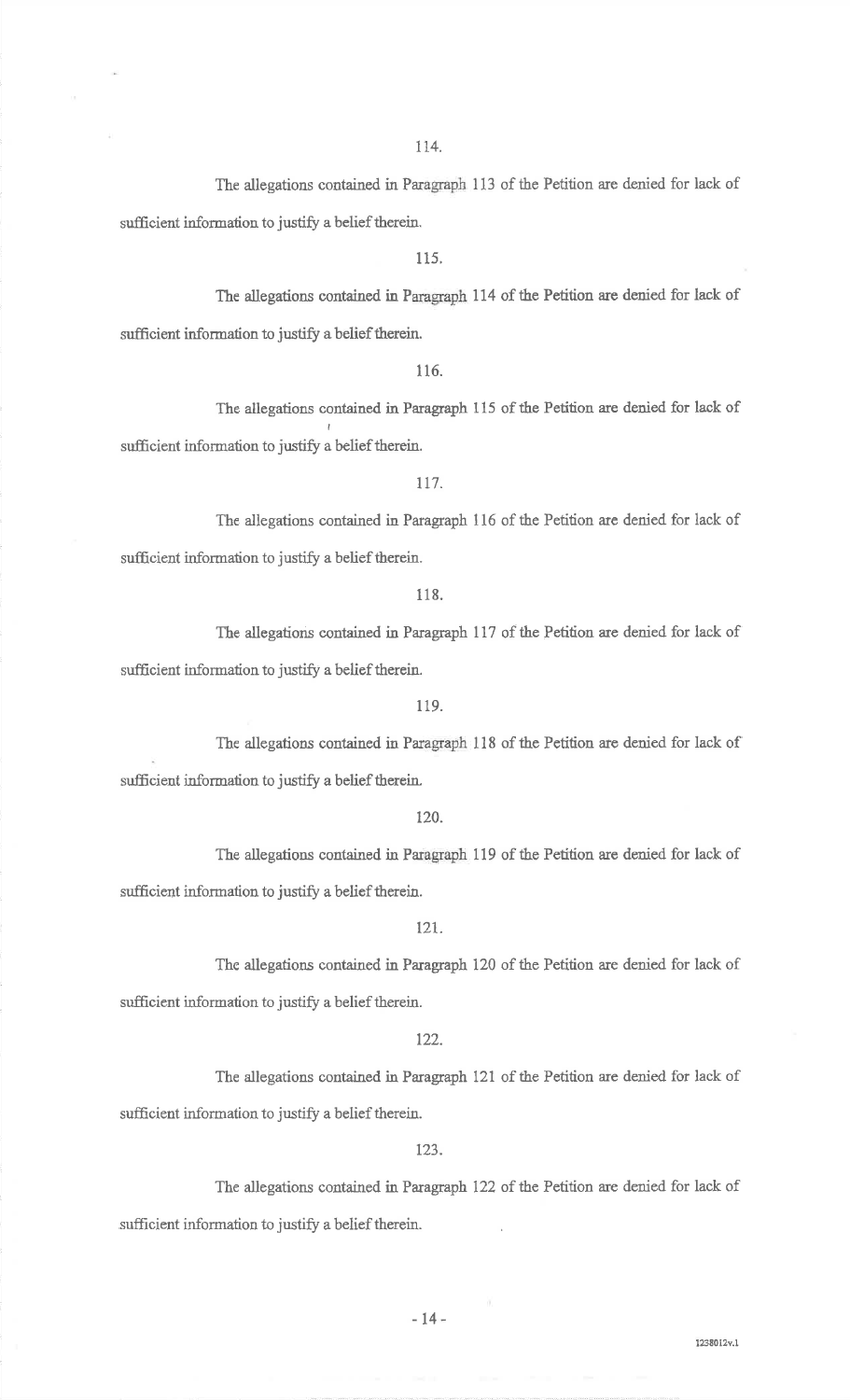The allegations contained in Paragraph 123 of the Petition are denied for lack ofsufficient information to justify a belief therein.

125.

The allegations contained in Paragraph 124 of the Petition are denied for lack ofsufficient information to justify a belief therein.

126.

The allegations contained in Paragraph 125 of the Petition are denied for lack ofsufficient information to justify a belief therein.

t27.

The allegations contained in Paragraph 126 of the Petition are denied for lack of sufficient information to justify a belief therein.

728.

The allegations contained in Paragraph 127 of the Petition are denied for lack of sufficient information to justify a belief therein.

L29.

The allegations contained in Paragraph 128 of the Petition are denied for lack ofsufficient information to justify a belief therein.

130.

The allegations contained in Paragraph 129 of the Petition are denied for lack ofsufficient information to justify a belief therein.

131.

The allegations contained in Paragraph 130 of the Petition are denied for lack ofsufficient information to justify a belief therein.

132.

The allegations contained in Paragraph 131 of the Petition are denied for lack of sufficient information to justify a belief therein.

133.

The allegations contained in Paragraph 132 of the Petition are denied for lack of sufficient information to justify a belief therein.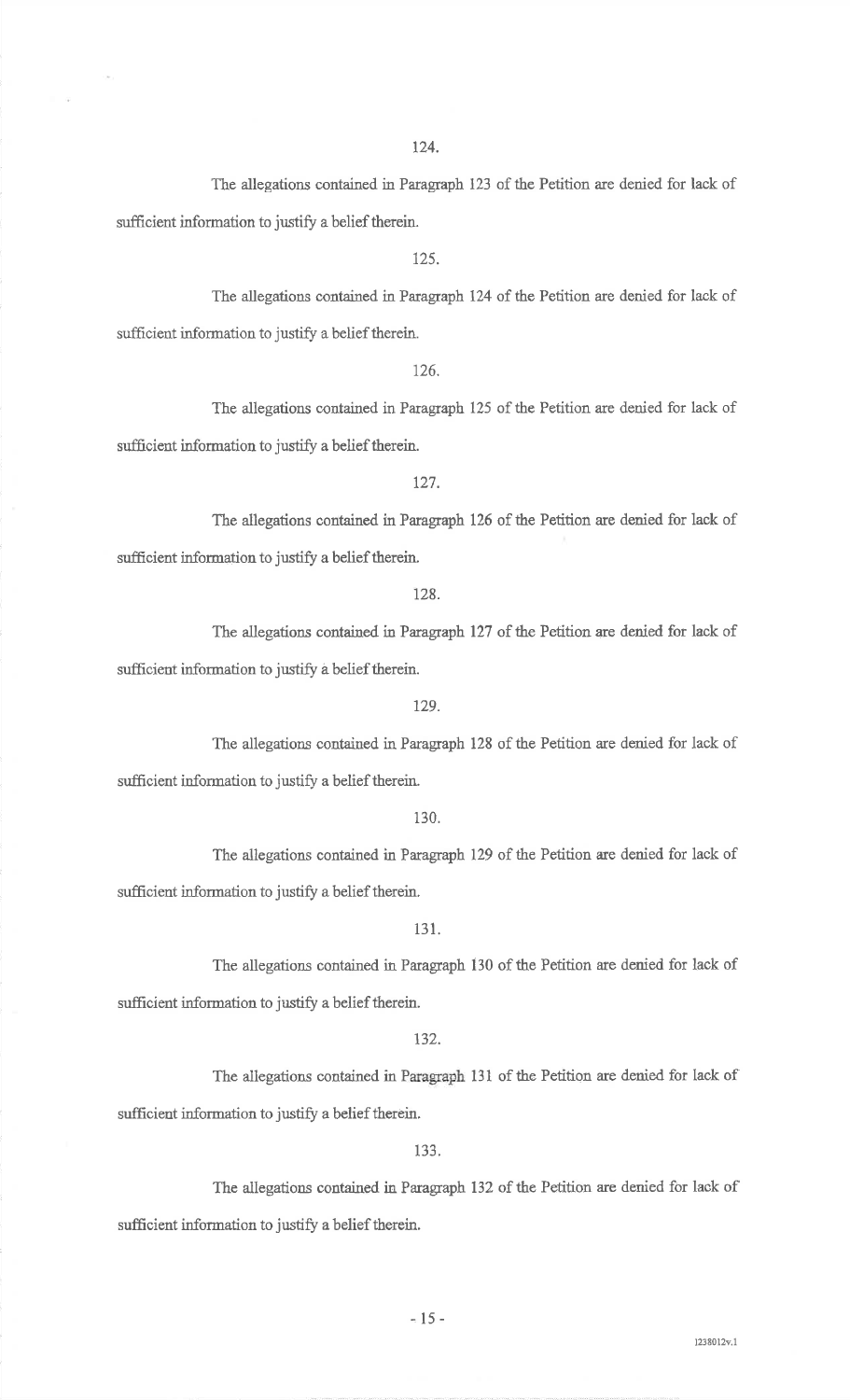The allegations contained in Paragraph 133 of the Petition are denied for lack of sufficient information to justify a belief therein.

135.

The allegations contained in Paragraph 134 of the Petition are denied for lack ofsufficient information to justify a belief therein.

136.

The allegations contained in Paragraph 135 of the Petition are denied for lack of sufficient information to justify a belief therein.

137.

The allegations contained in Paragraph 136 of the Petition are denied for lack ofsufficient information to justify a belief therein.

138.

The allegations contained in Paragraph 137 of the Petition are denied for lack of sufficient information to justify a belief therein.

139,

The allegations contained in Paragraph 138 of the Petition are denied for iack ofsufficient information to justify a belief therein

140.

The allegations contained in Paragraph 139 of the Petition are denied for lack of sufficient information to justify a belief therein.

#### t4t.

The allegations contained in Paragraph 140 of the Petition are denied for lack ofsufficient information to justify a belief therein.

142.

The allegations contained in Paragraph 141 of the Petition are denied for lack ofsufficient information to justify a belief therein.

143.

The allegations contained in Paragraph 142 of the Petition are denied for lack of sufficient information to justify a belief therein.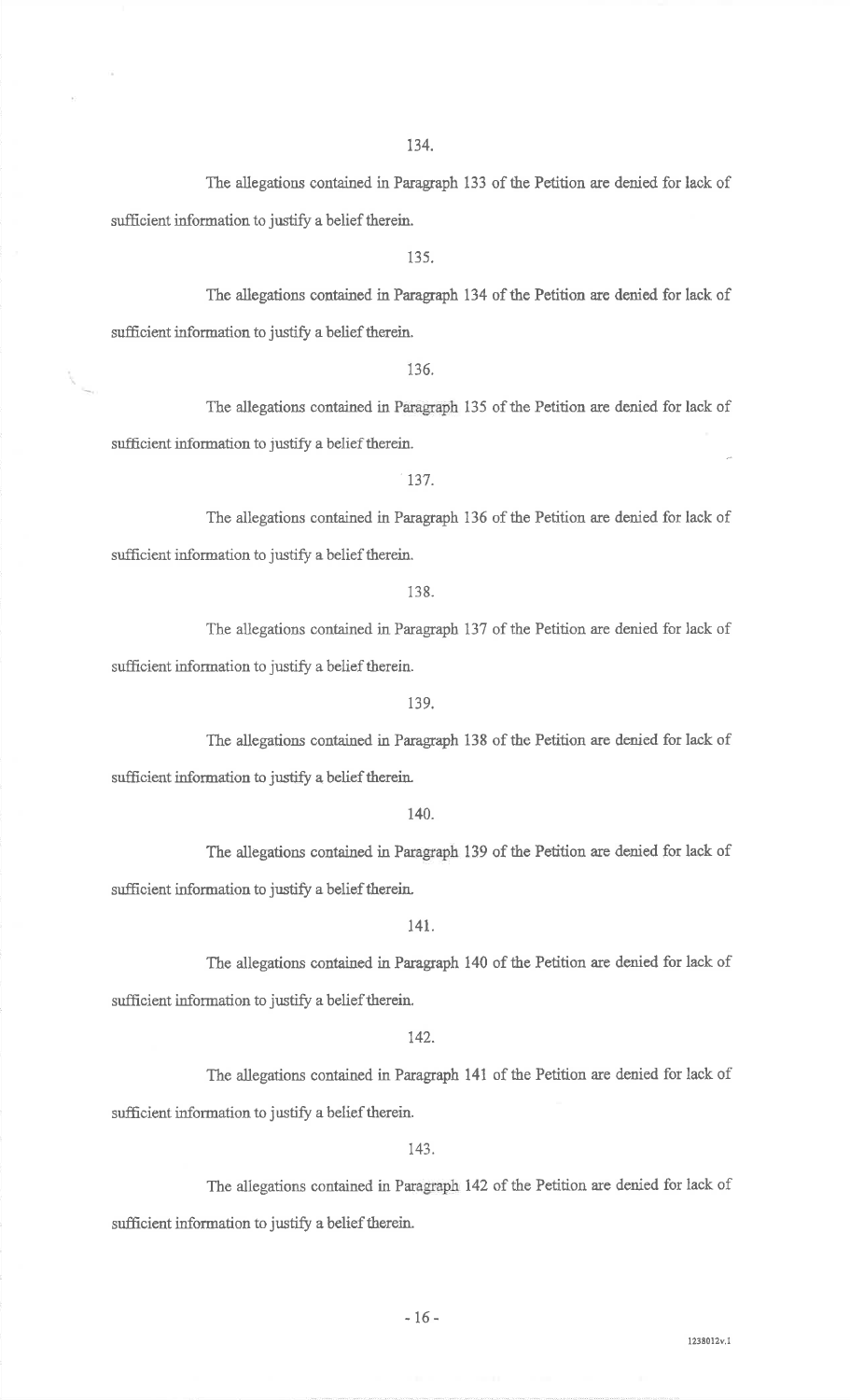The allegations contained in Paragraph 143 of the Petition are denied for lack ofsufficient information to justify a belief therein.

145.

The allegations contained in Paragraph 144 of the Petition are denied for lack ofsufficient information to justify a belief therein.

1.46.

The allegations contained in Paragraph 145 of the Petition are denied for lack ofsufficient information to justify a belief therein.

147.

The allegations contaired in Paragraph 146 of the Petition are denied.

148.

The allegations contained in Paragraph 147 of the Petition are denied.

149.

The aliegations contained in Paragraph 148 of the Petition are denied.

150.

The allegations contained in Paragraph 149 of the Petition are denied.

1s1.

The allegations contained in Paragraph 150 of the Petition do not require a response.

152.

GRI is entitled to and hereby requests triat by jury as to all issues.

153.

All prayers contained in the Petition are denied.

WHEREFORE, Defendant, Group Resources Incorporated, prays that this Answer be deemed good and sufficient and that after the lapse of all legal delays and due proceedings had, that there be judgment herein in its favor and against Plaintiff, Jarnes J. Donelon, Commissioner of Insurance for the State of Louisiana, in his capacity as Rehabilitator of Louisiana Health Cooperative, Inc., with full prejudice at Plaintiff's costs.